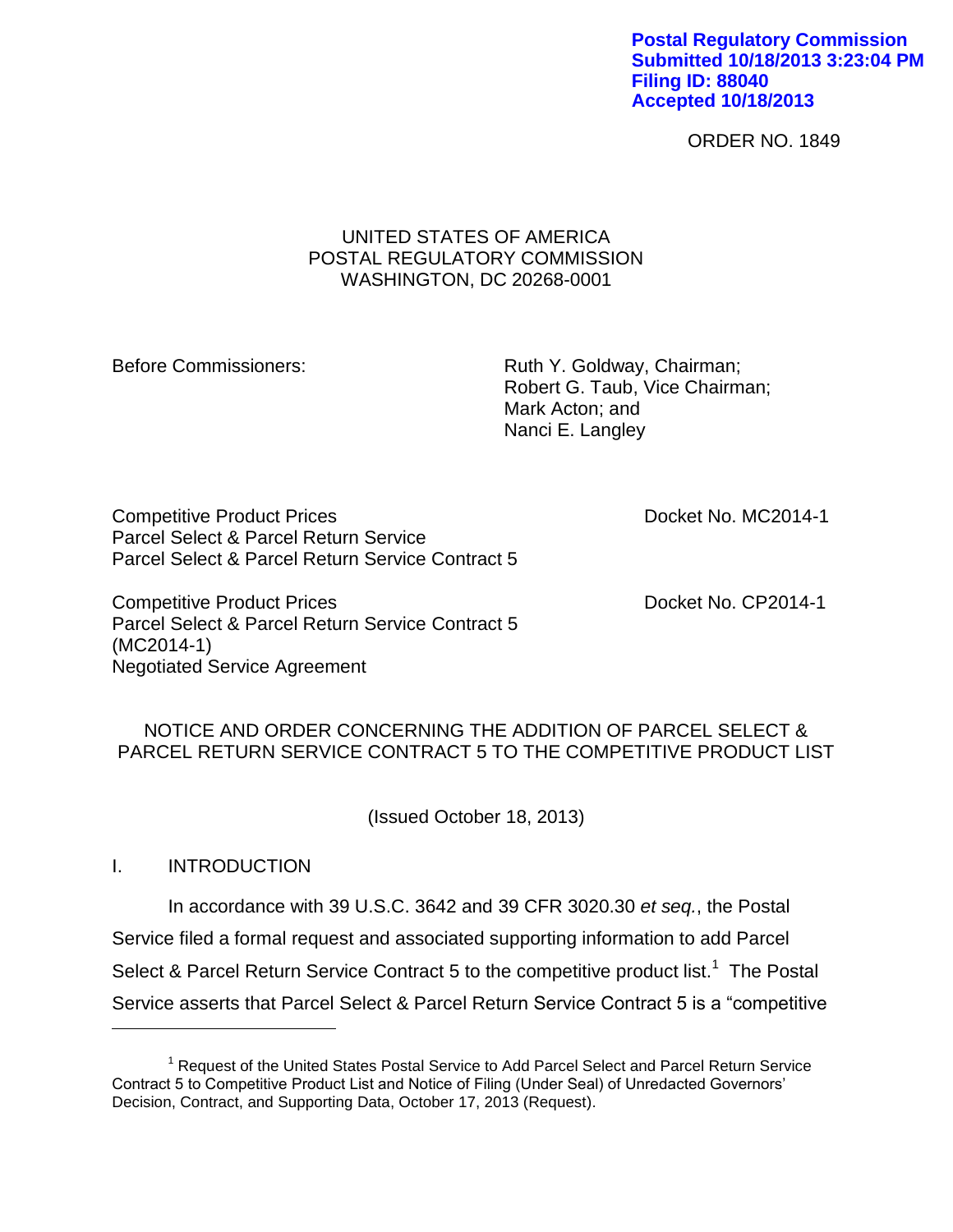product not of general applicability within the meaning of 39 U.S.C. § 3632(b)(3)." *Id*.

at 1. The Request has been assigned Docket No. MC2014-1.

The Postal Service contemporaneously filed a redacted contract related to the proposed new product. *Id.* Attachment B. The instant contract has been assigned Docket No. CP2014-1.

*Request.* To support its Request, the Postal Service filed the following six attachments:

- Attachment A—a redacted version of Governors' Decision No. 11-6 and accompanying analysis. An explanation and justification is provided in the Governors' Decision and analysis filed in the unredacted version under seal;
- Attachment B—a redacted version of the instant contract;  $\bullet$
- Attachment C—the proposed change in the Mail Classification Schedule;
- Attachment D—a Statement of Supporting Justification as required by 39 CFR 3020.32;
- Attachment E—a certification of compliance with 39 U.S.C. 3633(a)(1), (2), and (3); and
- Attachment F—an Application for Non-public Treatment of the material filed under seal. The materials filed under seal are the unredacted version of the instant contract and the required cost and revenue data.

In the Statement of Supporting Justification, Dennis R. Nicoski, Manager, Field Sales Strategy and Contracts, asserts that the instant contract will cover its attributable costs, make a positive contribution to cover institutional costs, and increase contribution toward the requisite 5.5 percent of the Postal Service's institutional costs. *Id.* Attachment D at 1. Mr. Nicoski contends that there will be no issue of subsidization of market dominant products by competitive products as a result of the instant contract. *Id.*

*Instant contract*. The Postal Service included a redacted version of the instant contract with the Request. *Id.* Attachment B. The instant contract is the successor to Parcel Select Contract 3, approved in Docket Nos. MC2013-32 and CP2012-40.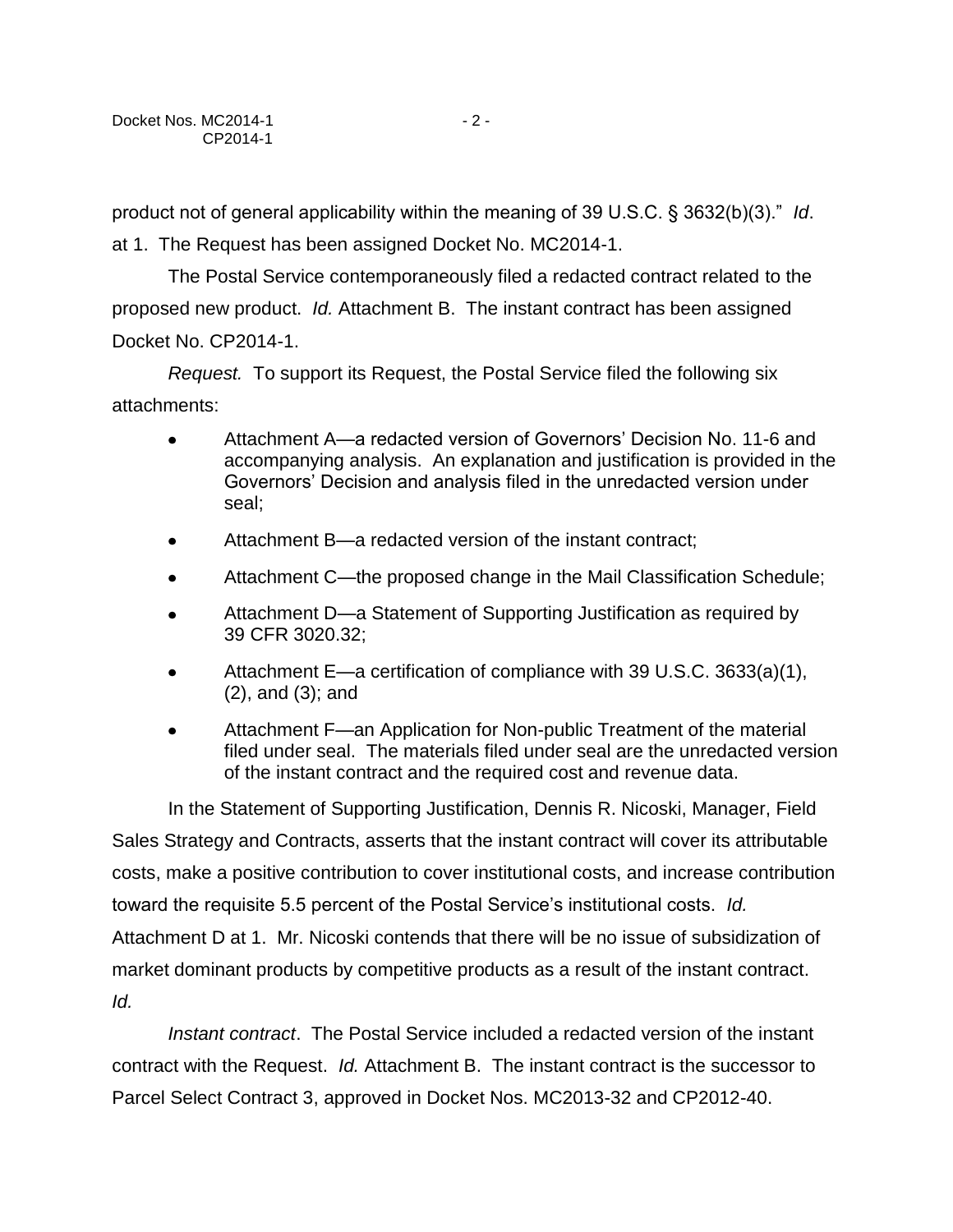Request at 1. It is scheduled to become effective one business day following the date on which the Commission issues all necessary regulatory approvals. *Id.* Attachment B at 13. The contract will expire 5 years from the effective date unless, among other things, either party terminates the agreement with 30 days' written notice to the other party. *Id.* The Postal Service represents that the instant contract is consistent with 39 U.S.C. 3633. *Id*. Attachment E.

The Postal Service filed much of its supporting materials, including the unredacted version of the instant contract, under seal. *Id*., Attachment F. It maintains that the unredacted Governors' Decision, the unredacted version of the instant contract, and supporting documents establishing compliance with 39 U.S.C. 3633 and 39 CFR 3015.5 should remain confidential. *Id*. at 1. The Postal Service asks the Commission to protect customer-identifying information from public disclosure indefinitely. *Id.*

# II. NOTICE OF FILINGS

The Commission establishes Docket Nos. MC2014-1 and CP2014-1 to consider the Request and the instant contract, respectively.

Interested persons may submit comments on whether the Postal Service's filings in these dockets are consistent with the policies of 39 U.S.C. 3632, 3633, and 3642, 39 CFR 3015.5, and 39 CFR part 3020, subpart B. Comments are due no later than October 25, 2013. The public portions of these filings can be accessed via the Commission's website (*http://www.prc.gov*).

The Commission appoints Kenneth R. Moeller to serve as Public Representative in these dockets.

### III. ORDERING PARAGRAPHS

### *It is ordered*:

1. The Commission establishes Docket Nos. MC2014-1 and CP2014-1 to consider the matters raised in each docket.